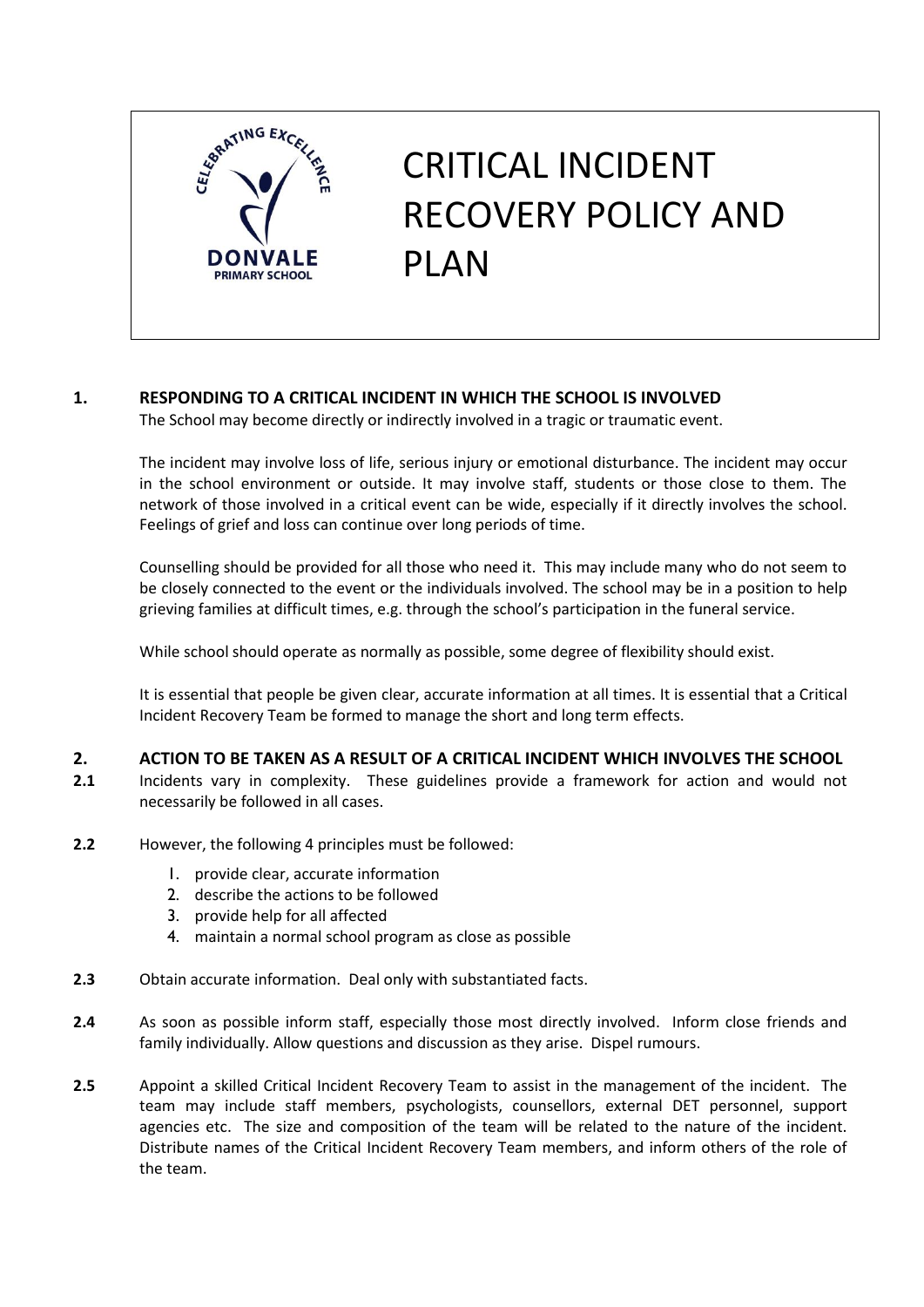- **2.6** As soon as possible provide information to the community as to what has happened, and what is being done.
- **2.7** Appoint a skilled Critical Incident Recovery Team member to respond to media enquires. A written press release may be useful. If necessary, protect others from contact with the media. Advice regarding this may be obtained from the DET Emergency Communications Centre and the DET Media Unit.
- **2.8** Establish an open line of contact with the family or families directly involved.
- **2.9** Provide out of school hours contact if necessary. This could be as simple as circulating the Principal's telephone number. In more complex situations it may mean maintaining telephone contact at the school.
- **2.10** Continue contact with the family to identify their expectations of the school, e.g. student participation in funeral or memorial service.
- **2.11** Try to identify those most likely to need help, e.g. classmates, teacher, special friends. Some students not directly affected may become distressed.
- **2.12** Ensure that counselling help is available. Contact the Regional Office and/or DET if necessary. All emergency or criminal activity, in which the safety or well-being of staff or students is at risk, or where there is a threat to property, must be reported immediately to the Department's 24 hour Emergency and Security Management Branch on **(03) 9589 6266.**
- **2.13** Continue to keep staff, students and parents informed especially about what has happened and what the school is doing about it.
- **2.14** As soon as possible call students together and provide information about what has happened and what the school is doing about it. A follow up letter home may be important.
- **2.15** Provide counselling services for all. Ensure that there are suitable places in which this can take place. Be prepared to modify the timetable and other arrangements so that people are free to make use of available help.
- **2.16** The class teacher may be the person to whom students first turn for help.
- **2.17** Children wishing to attend funerals should do so in the company of their parents. Provide meaningful participation for those not actually attending the service.
- **2.18** Continue normal routines at school but acknowledge the effect of a critical incident on the school community. Be flexible with those in need of help. Be aware that many people may be deeply affected, e.g. an event may cause a person to recall some traumatic event involving them in the past. The anniversary may also be a difficult time.
- **2.19** Maintain links with the family. The school and family may wish to develop a memorial garden, erect a memorial plaque, or display a photo in a prominent position in the school.
- **2.20** Be sensitive to staff and student's needs over a period of time.

#### **LINKS AND APPENDICES (including processes related to this policy)**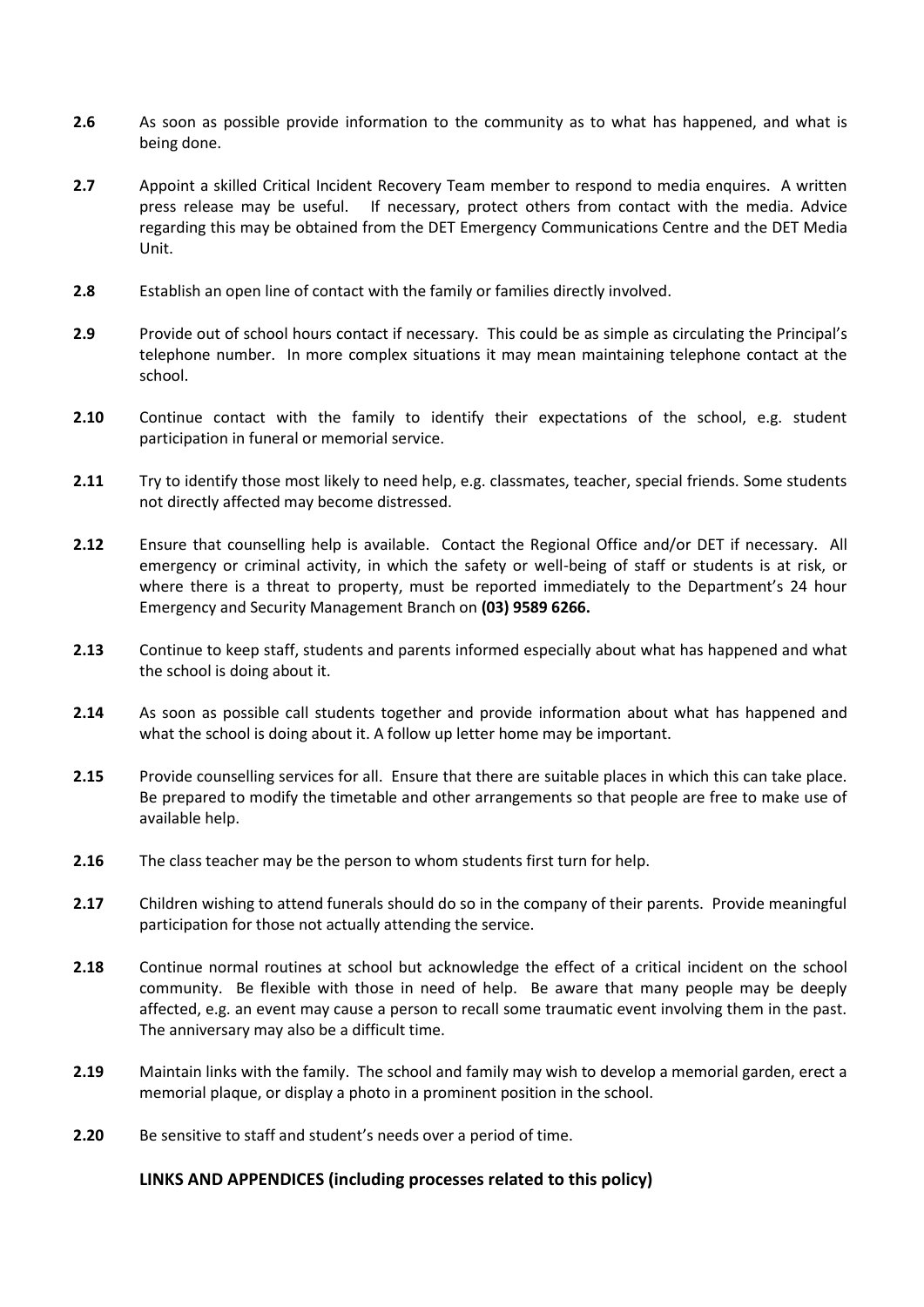Links which are connected with this policy are:

- DET [Emergency Management Planning](http://www.education.vic.gov.au/school/principals/spag/management/pages/mgtplanning.aspx)
- **[Emergency and Critical Incident](http://www.education.vic.gov.au/school/principals/spag/management/pages/emergency.aspx)**

Appendices which are connected with this policy are:

- Appendix A: Critical Incident Recovery Plan (CIRP)
- Appendix B: Critical or Traumatic Incident Plan First 24 hour Short Term Tasks
- Appendix C: Emergency Message Record Form Template

## **3. EVALUATION**

Evaluation of the Plans will follow any critical incident at the school.

| Date Implemented:              | 27 <sup>th</sup> November 2018 |
|--------------------------------|--------------------------------|
| Author:                        | <b>Education Sub-Committee</b> |
| Approved By:                   | <b>School Council</b>          |
| <b>Responsible for Review:</b> | Principal/Assistant Principal  |
| Review Date:                   | 3 years                        |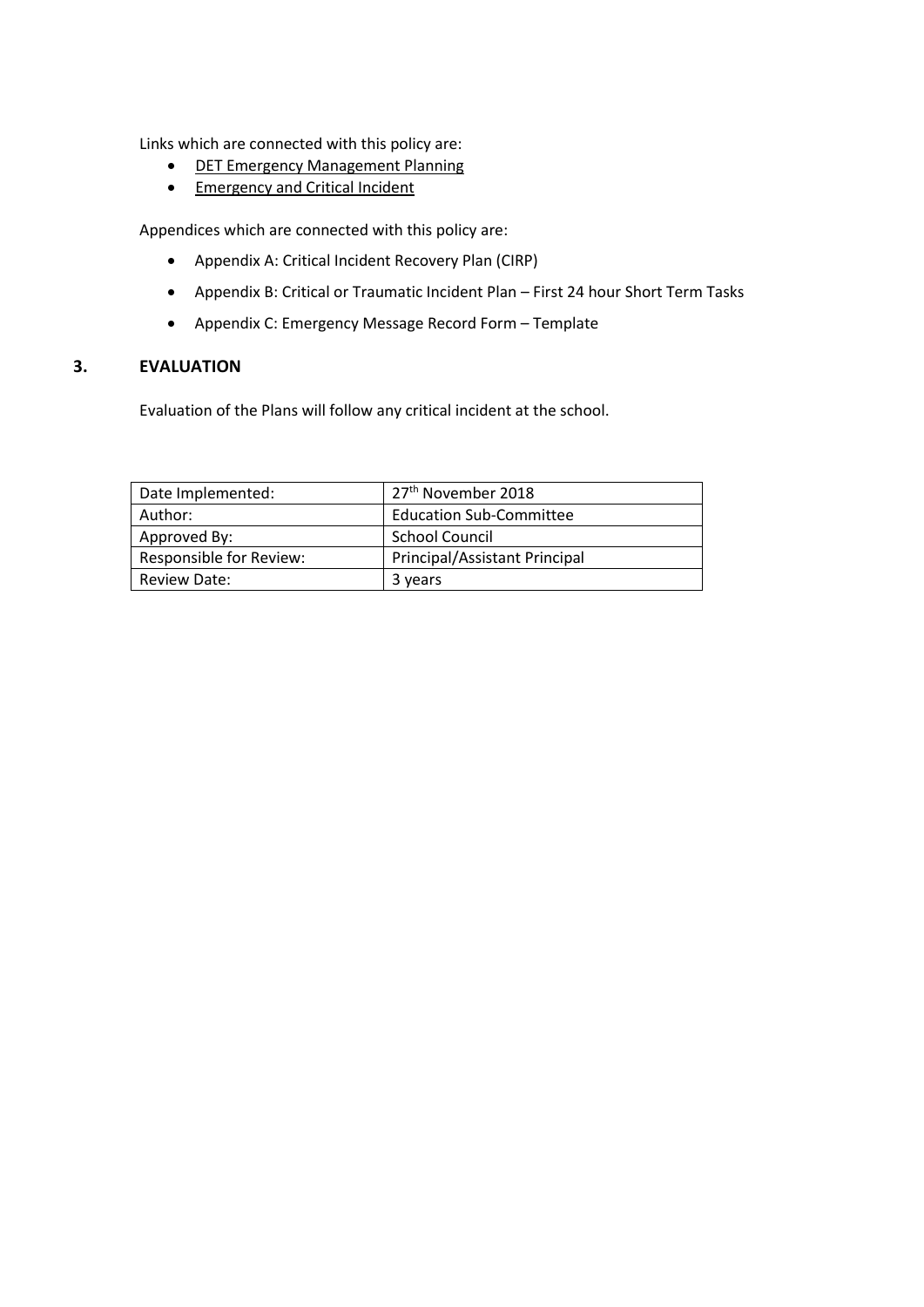# **Appendix A**

# **Critical Incident Recovery Plan (CIRP)**

# **Responsibilities and Procedures**

## **1. PLAN STATEMENT**

This Plan is an integral part of the Emergency Management processes of the school.

#### **2. IMPLEMENTATION**

**2.1** The Recovery Team will be responsible for coordinating and implementing the Plan (refer to **4.3** for the composition of the team).

#### **It will need to consider:**

- establishing the facts as soon as possible
- developing an action plan of short, medium and long term tasks
- contact with the Department of Education and Training (DET)
- liaising with external bodies including the media
- communicating with the whole staff as soon as possible
- meeting with staff both as a whole and with individuals or groups for debriefing
- communicating with the student body
- meeting with students in groups or individually for debriefing
- contacting parents/guardians
- short term and long term counselling requirements for groups or individuals

The relevance of each of the above will depend on factors such as the nature and magnitude of the incident, the intensity of the impact on the School community and the number of people affected.

## **3. DEBRIEFING**

#### **Critical Incident Stress Debriefing has three components:**

- 1. initial discussion about feelings and an assessment of the intensity of the stress responses
- 2. detailed discussion of signs and symptoms of stress responses
- 3. closing stage provides overview and information with referral to an outside agency if required
- **3.1** The Recovery Team will assist the Principal to facilitate the recovery of staff and students and those of the School community affected by the critical incident.
- **3.2.1** The debriefing meeting of the Recovery Team should include a mental health professional and one peer who were not involved in the incident.
- **3.2.2** The Recovery Team will decide the structure and composition of debriefing meetings; such meetings should be held within **eight hours** of the critical incident. These meetings will review the impressions and reactions of the persons involved during or following the incident.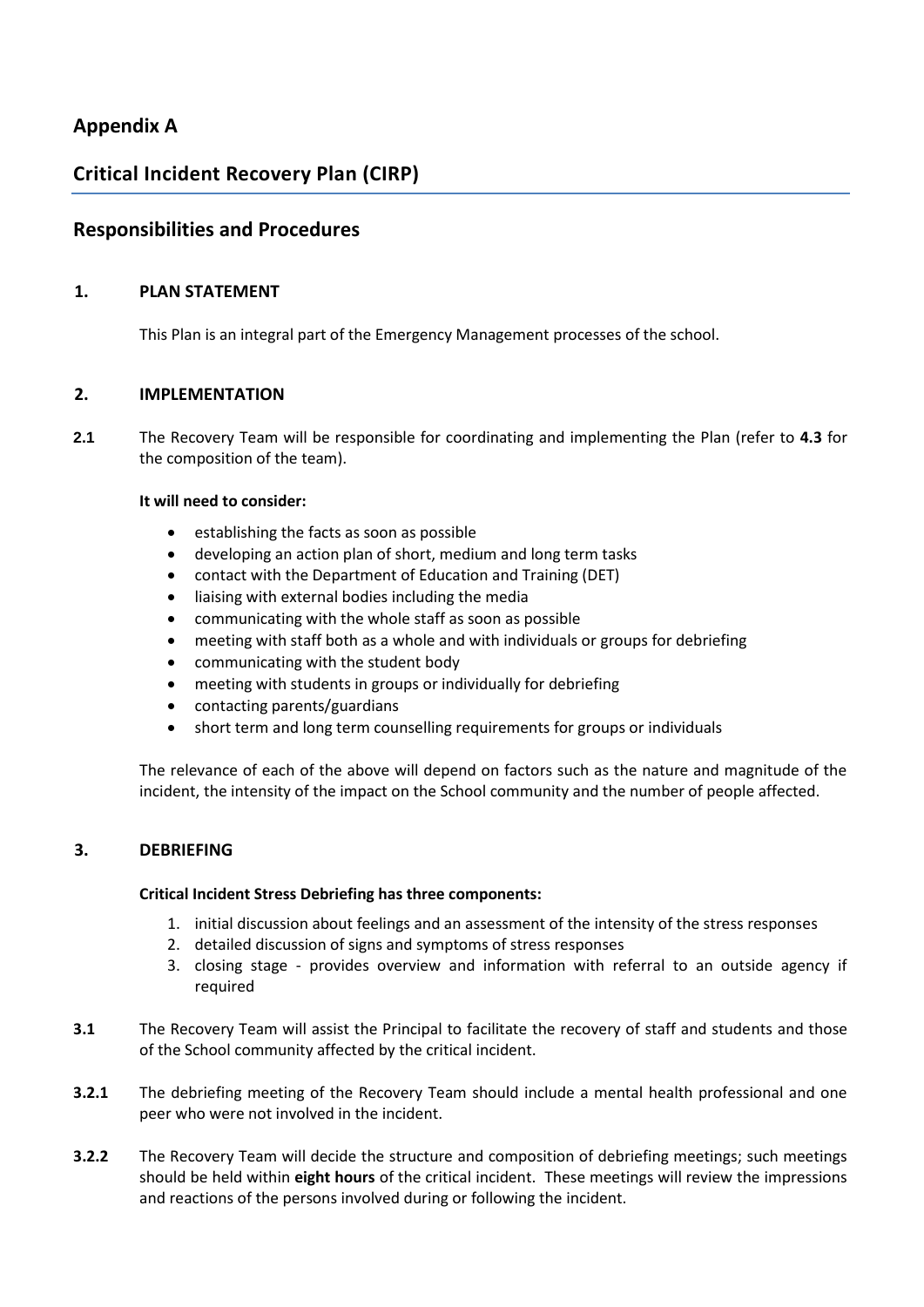**3.3** Counselling support and referrals for students and their families will be provided initially by the Principal or their nominee and a Regional Guidance Officer.

#### **4. REVIEW**

- **4.1** The Recovery Team will meet to review the implementation of the Critical Incident Recovery Plan within **seventy two (72) hours** of the critical incident.
- **4.2** As part of the Critical Incident Recovery Plan, the Principal will set up a Recovery Team at the beginning of each year.
- **4.3** Following a critical incident, the Principal will convene the Recovery Team as soon as possible.

#### **The composition of the Recovery Team will be:**

- the Principal
- the Assistant Principal
- a member of the teaching staff
- a member of the Educational Support staff (first aid trained)
- other support staff as appropriate
- as necessary, psychologists, counsellors and DEECD personnel.
- **4.4** The Principal will convene the Recovery Team once each semester to review planning and strategies for the Critical Incident Recovery Plan.

#### **5. EVALUATION**

Evaluation of the Plans will follow any critical incident at the school.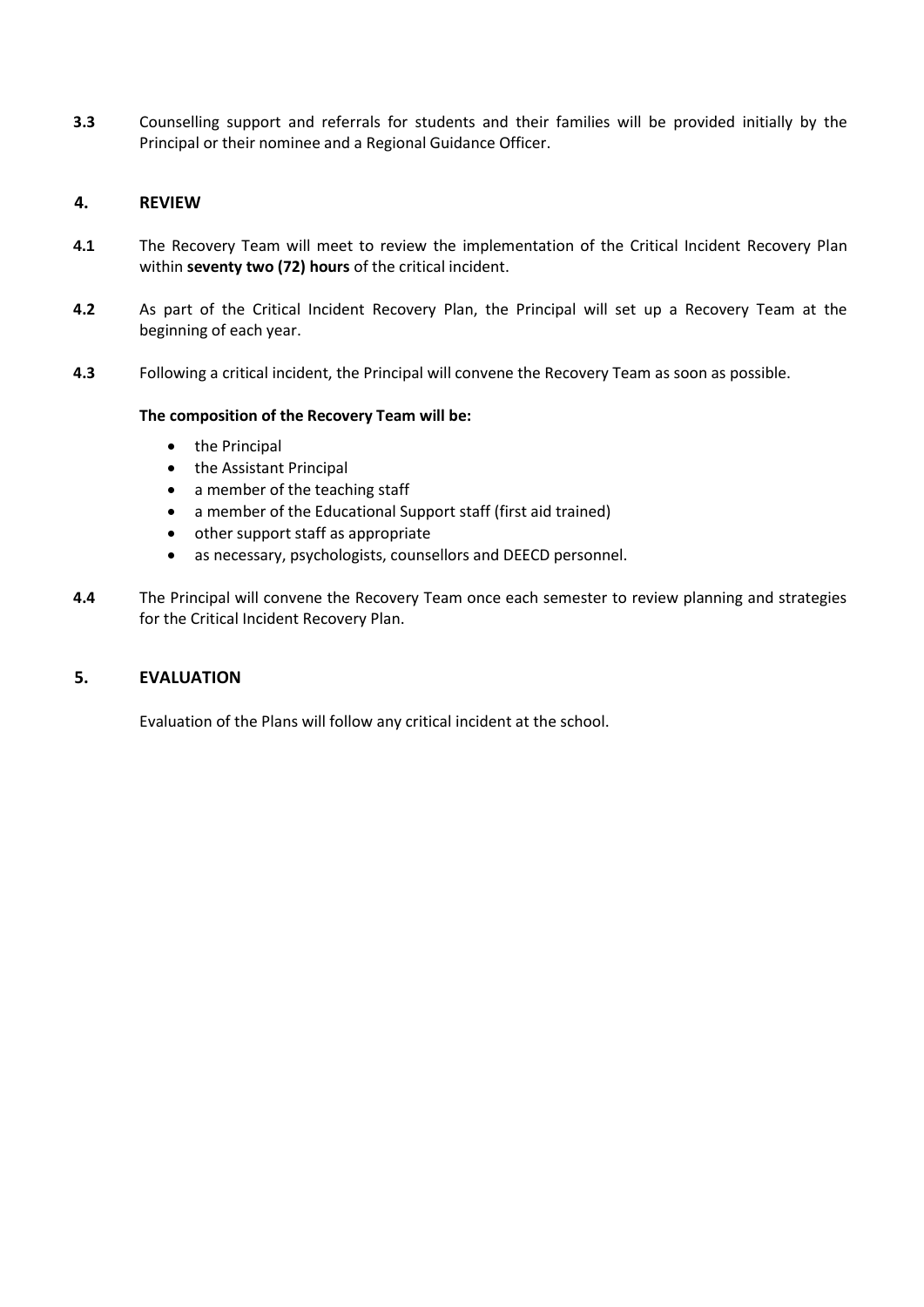# **Appendix B**

# **Critical or Traumatic Incident Plan – First 24 hour Short Term Tasks**

# **Responsibilities and Procedures**

## **1. Emergency record**

#### *Record Information*

- nature of the incident
- location of the incident, number and names of persons involved
- name of the person reporting the incident
- time incident reported
- contact telephone number if away from school

#### *Verify all Details*

confirm that the information given about the event is accurate

#### *Record the Incident*

- notify principal workplace coordinator
- ensure emergency services have been called notify the Department's 24 hour Emergency Communications Centre on **(03) 9589 6266**

# **2. Ensure students and staff are safe from harm or injury**

- student Managers and Year Level Coordinators cordon off any 'crisis' area and keep students away from there
- manage the grounds while staff are briefed and ensure media do not intrude
- check corridors, toilets etc for stray students try to prevent students leaving on their own particularly if distressed
- send all very stressed students to the Recovery area in the Library
- ensure that students do not make hysterical calls out of school
- ensure the school continues as normally as possible

# **3. Establish Critical Incident Recovery Team**

#### **The composition of the Recovery Team will be:**

- the Principal
- the Assistant Principal
- a member of the teaching staff
- a member of the Educational Support staff (first aid trained)
- other support staff as appropriate
- as necessary, psychologists, counsellors and DET personnel.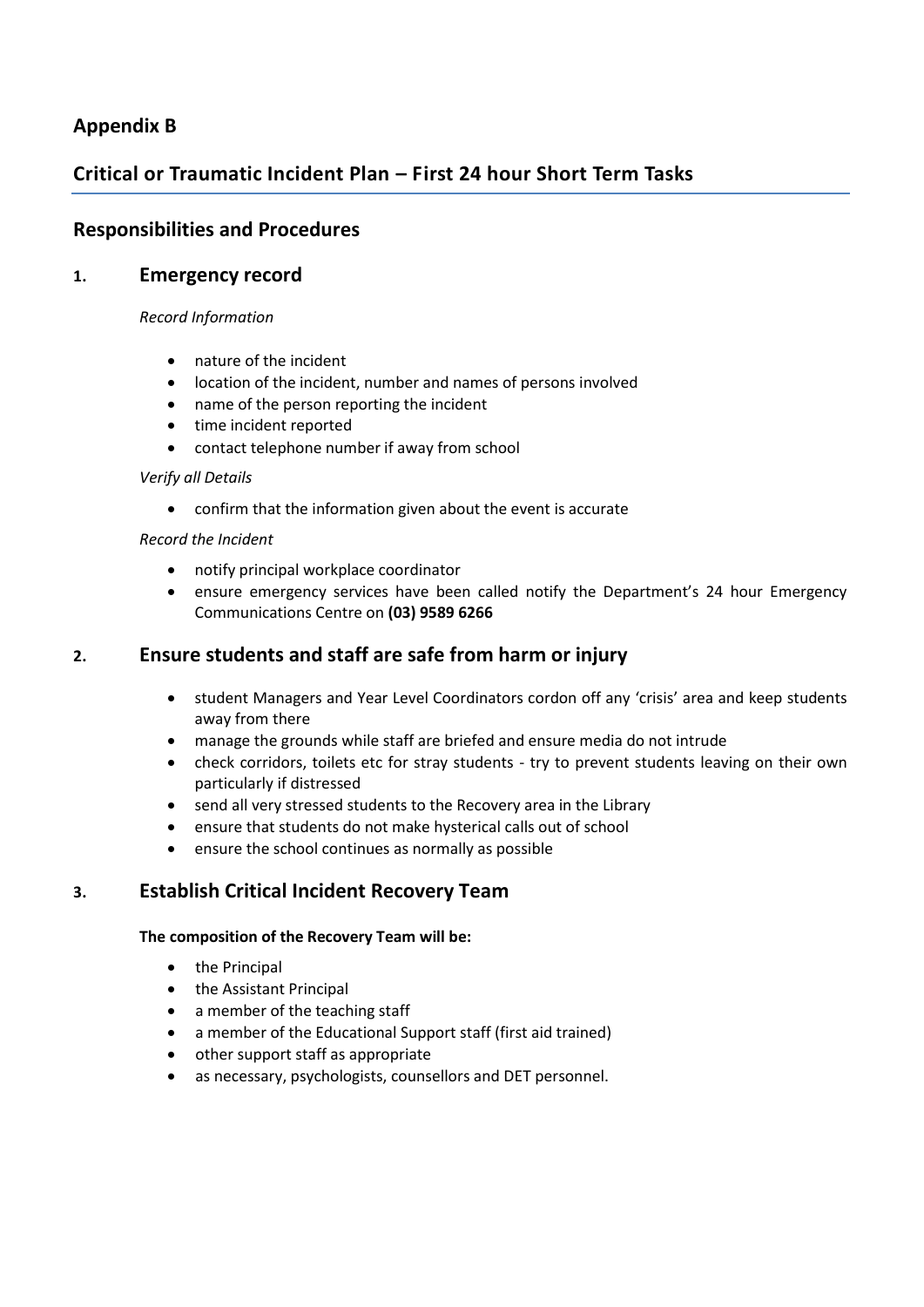## **4. Allocate responsibilities**

- emergency message register
- emergency contact list
- evacuation and assembly of staff and students
- cordon off area of 'crisis'
- establish a Support Team and Communications Centre to:
	- o manage information and phone calls
	- o coordinate media requests for information
	- o provide information to parents arriving at school
	- o coordinate routine school activities maintain where practical
	- o notify students, staff and ancillary about the emergency
	- o notify parents first, and then siblings in the school
	- o establish a recovery room and supervisor for affected students
	- o establish a waiting room for parents
	- o inform students
	- o inform School Council
	- o inform School Community by newsletter
	- o monitor School Community's reactions
	- o liaise with outside agencies and emergency services
	- o brief key personnel and review responses

#### **4.1 Recovery Room(s)**

#### *Set Up Recovery Room*

- set up Library, and if necessary the Staffroom
- empty adjoining rooms if possible and relocate to other rooms
- screen windows
- have available pens, textas, paper, scissors, envelopes, tissues

*Appoint Recovery Room Supervisors*

First Aid staff

#### *Recovery Room Supervisors' Responsibilities*

- keep calm
- monitor students for shock reactions, provide first aid if necessary
- encourage students to gather in small friendship groups rather than bigger ones
- keep a list of students attending the recovery room
- give the students a task to undertake such as making a card or writing a letter
- contact parents of students who remain in the recovery room and alert them to possible concerns

# **5. Informing Staff**

- provide teachers and ancillary staff with a brief outline of the incident
- Restate to ensure that staff understand and it sinks in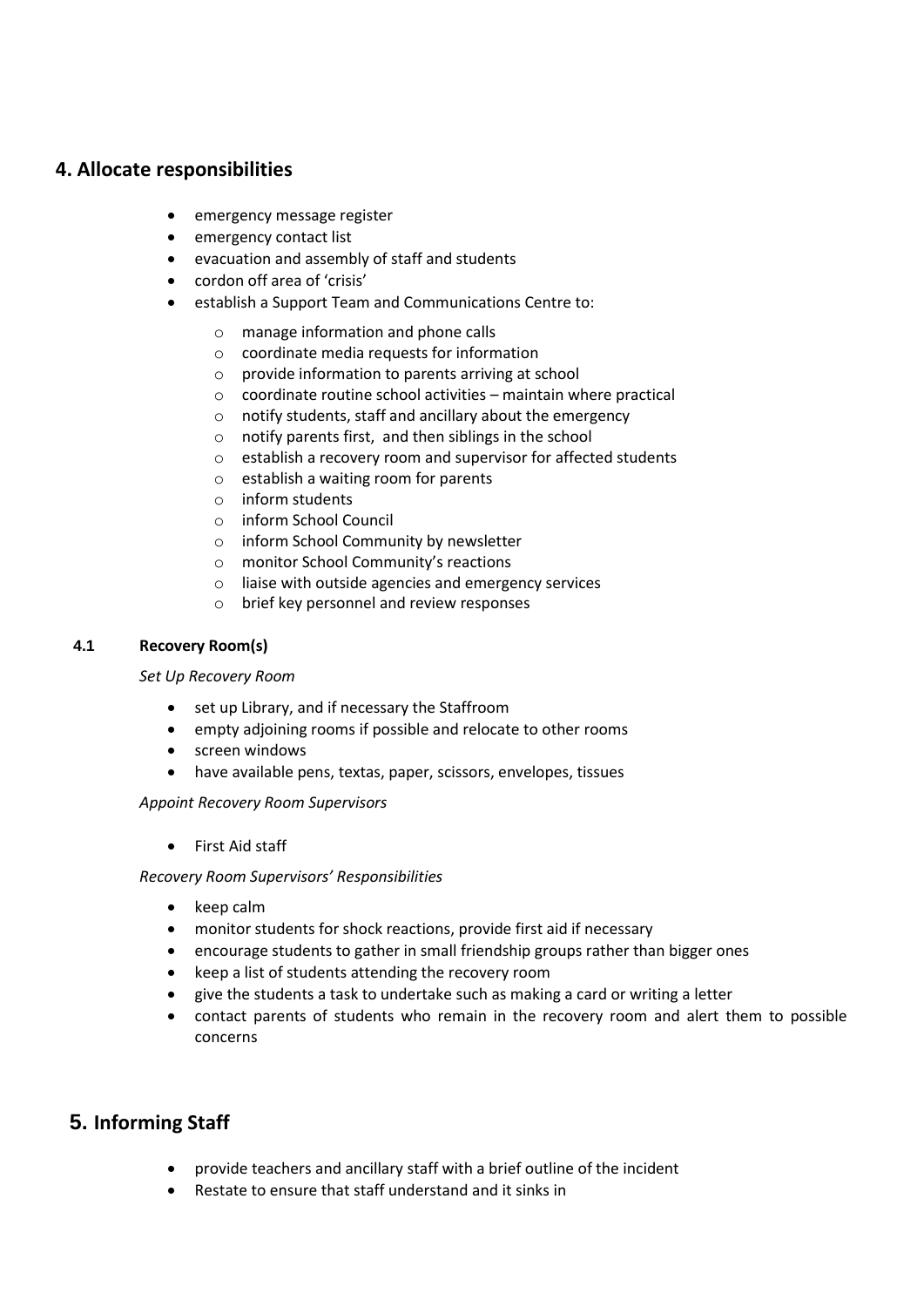- outline recovery management arrangements
- discuss procedures to be followed by staff during the day
- discuss the general procedures that Critical Incident Team will be following
- discuss guidelines for informing students and ways of answering questions from them
- give staff time to discuss this among themselves
- provide a brief factual outline to others in the community on a need to know basis
- inform staff as soon as possible about a serious emergency involving death or injury which occurs after hours, on the weekend or during the school holidays
- inform staff as soon as possible about arrangements for holding a brief meeting before informing students at the start of the next school day
- review with staff afterwards any issues and needs
- provide staff with contact numbers for counselling or support services for themselves

# **6. Informing Students**

## *Principal or senior staff*

- contact the bereaved family or police to ascertain what information may be released within the school
- prepare a written factual statement, without graphic detail, for use as a reference by teachers when discussing the incident with students
- determine whether to tell students about the incident at a whole school assembly, by year levels or individual classes, depending on the nature of the incident
- discuss with teachers who feel uncomfortable raising the event with students and arrange for support from another teacher or a member of the recovery team
- identify staff who may be too distraught to take classes and arrange replacements
- inform students soon after briefing staff
- ask teachers to mark a roll to identify who has been informed and who has not

## *Teachers*

- provide a factual account of the incident at the beginning of the first class in a way that ensures all students hear the same information
- limit speculation and rumours
- inform students about arrangements of counselling and recovery rooms
- inform students about arrangements for services, and appropriate ways to express condolences
- outline the arrangements for the day

## *Notifying close friends*

- notify close friends especially girlfriends and boyfriends prior to making an announcement to other students
- take these students aside when they arrive at school and inform them privately
- consider contacting their parents
- prior to the start of the day
- ensure individual attention is given to intimate friends who are likely to have special needs beyond those of other students

# **7. Communication Centre**

*Organise the following to be on hand:*

telephone - dedicated line in case of jamming by incoming calls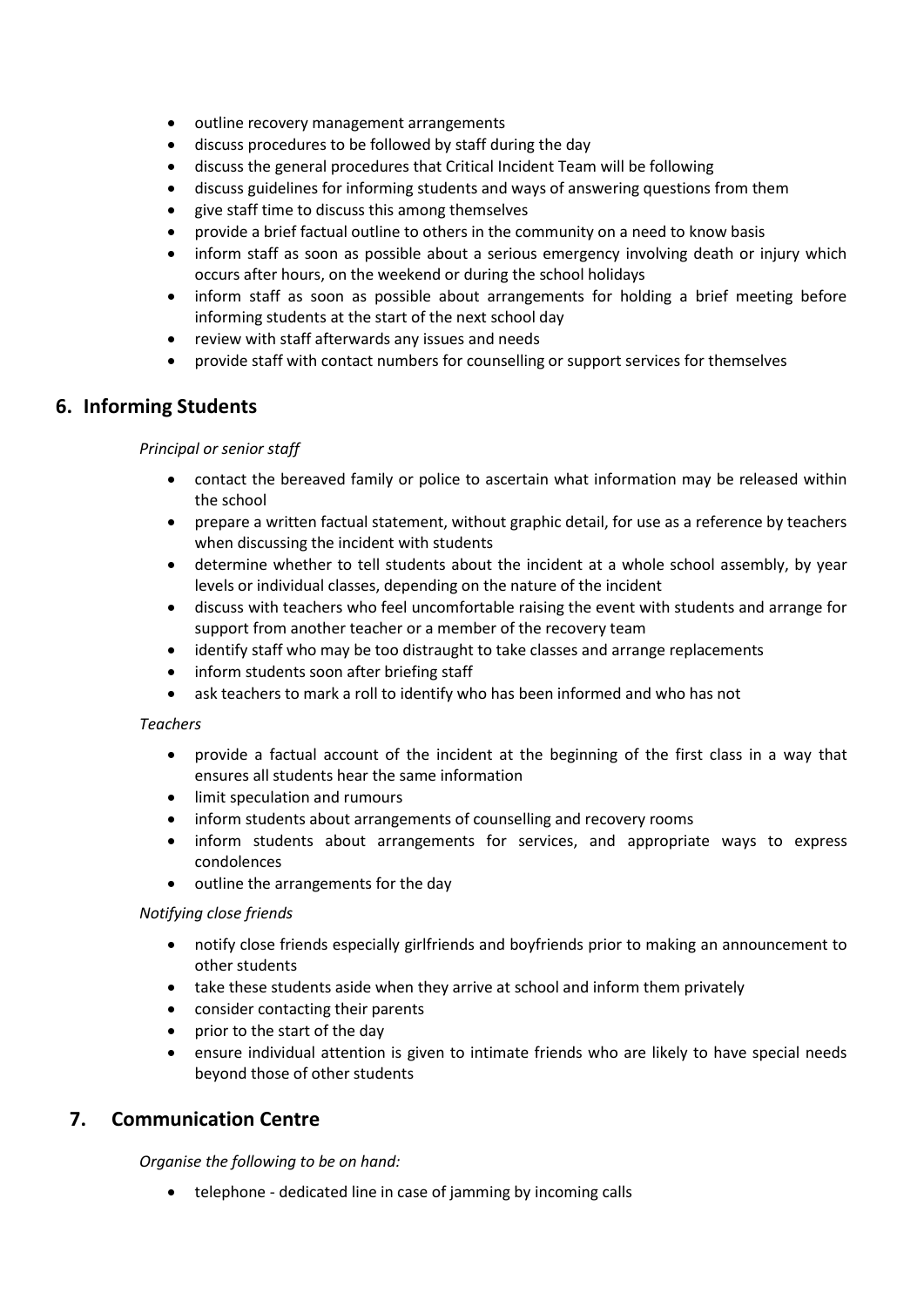- telephone message if necessary
- message records
- phone lists
- rolls
- excursion list
- timetable
- maps
- computer and printer
- photocopier
- displan instructions

# **8. Media Coverage**

- nominate a media coordinator, prepare the School Council President and Principal to provide on camera interviews
- contact DET Media Unit on 9637 2871 or 9264 5821
- prepare a three paragraph report:
	- o briefly outline the facts
	- o outline what the school has done to assist those affected
	- o outline support and recovery arrangements
	- o include a name and contact number for the school media coordinator
- liaise with the family about any statements made to media
- exclude discussion of policy matters, limit comment to the emergency and the school response
- set rules for persistent media
- keep a record of media enquiries
- offer scheduled interviews in return for media commitment not to seek uninvited access to staff, students, parents
- negotiate accepted areas for filming e.g. school/church boundary and not within
- check that information provided does not conflict with court requirements or police proceedings
- anticipate renewed interest arising from anniversaries, court proceedings

# **9. Long Term Actions**

- monitor and support members of the school community, particularly on significant dates such as anniversaries
- consider longer term intervention activities such as counselling or specialist support
- consider establishing an area within the school as a place of remembrance
- reconvene key people at regular intervals to review the school response and effectiveness of planning arrangements
- review the school emergency management plan in light of experience gained
- consider a ritual of marking significant dates
- prepare for legal proceedings if necessary
- remove students name from the roll if deceased
- consider article in school magazine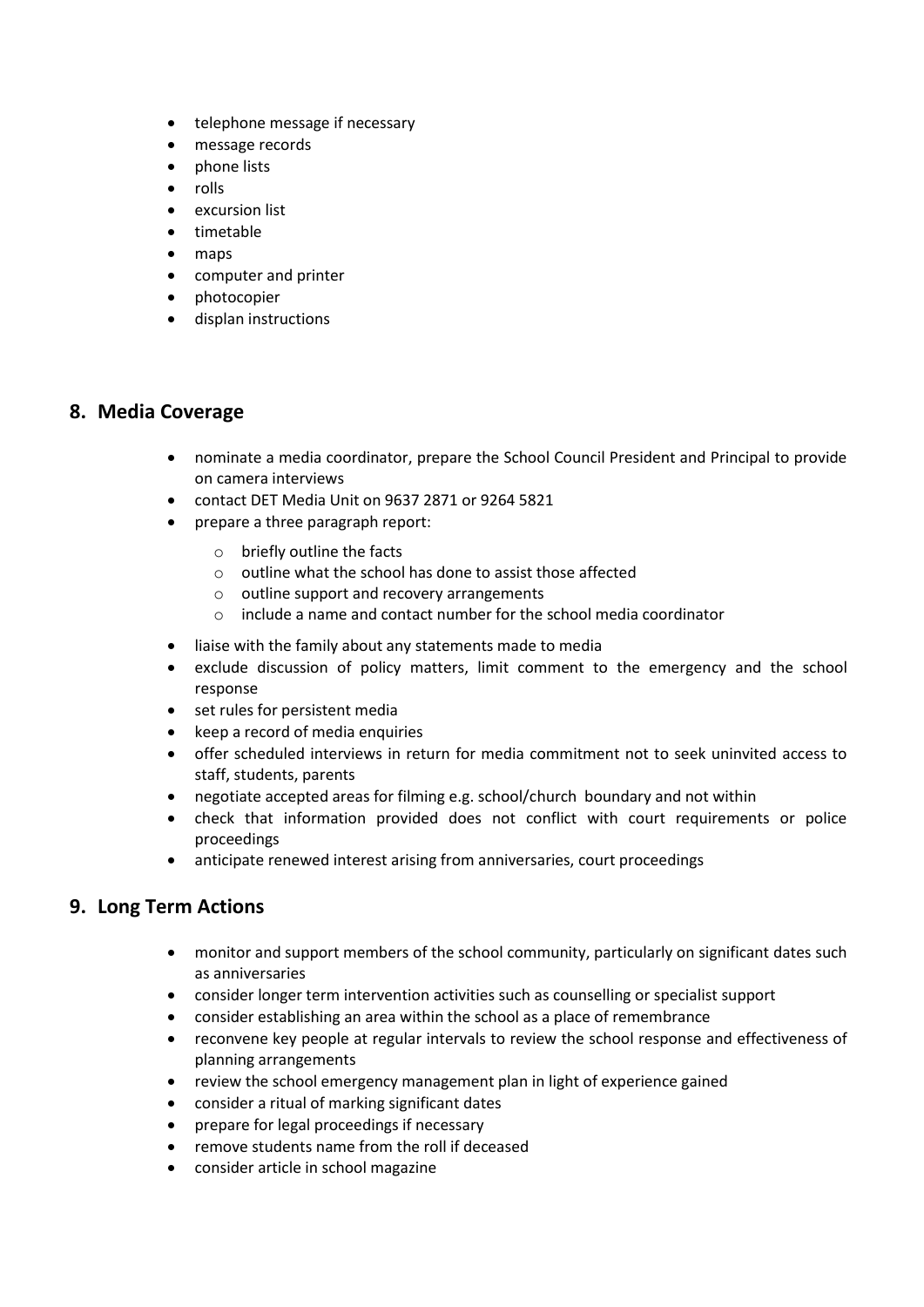# **10.Reference**

DET's *Managing School Emergencies - [Minimising the impact of trauma on staff and students](http://www.eduweb.vic.gov.au/edulibrary/public/emerman/manageschlemerg.pdf#http://www.eduweb.vic.gov.au/edulibrary/public/emerman/manageschlemerg.pdf)*

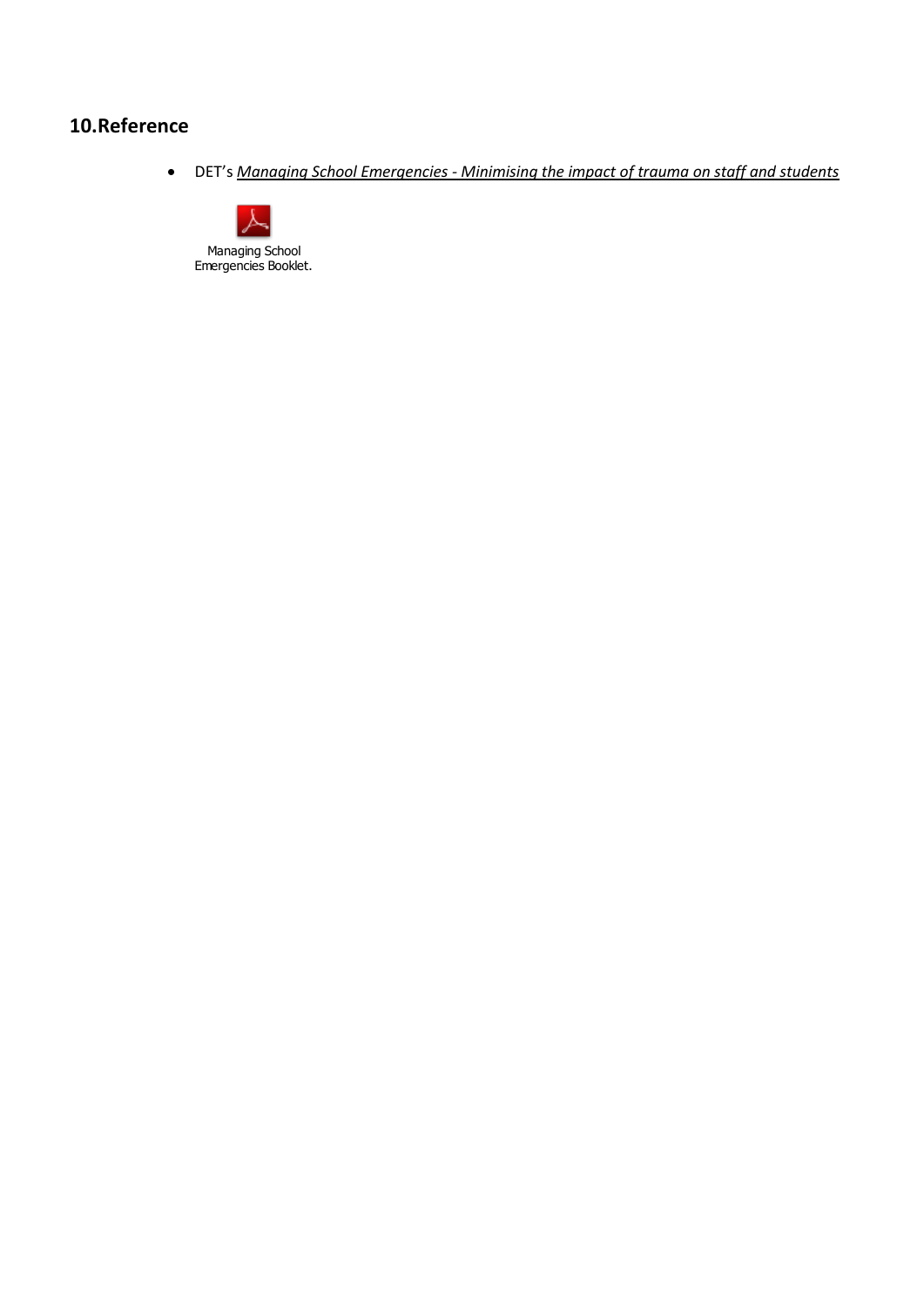# **Appendix C**

# **Emergency Record Form - Template**

| Date: $/$ /                               |
|-------------------------------------------|
| Time of notification: ____________: am/pm |
|                                           |
|                                           |
|                                           |
|                                           |
| <b>Details</b>                            |
| <b>Describe:</b>                          |
| Where everyone is now                     |
|                                           |
|                                           |
|                                           |
| What action is being taken to help?       |
|                                           |
|                                           |
|                                           |
|                                           |
|                                           |
|                                           |
|                                           |
|                                           |
|                                           |
|                                           |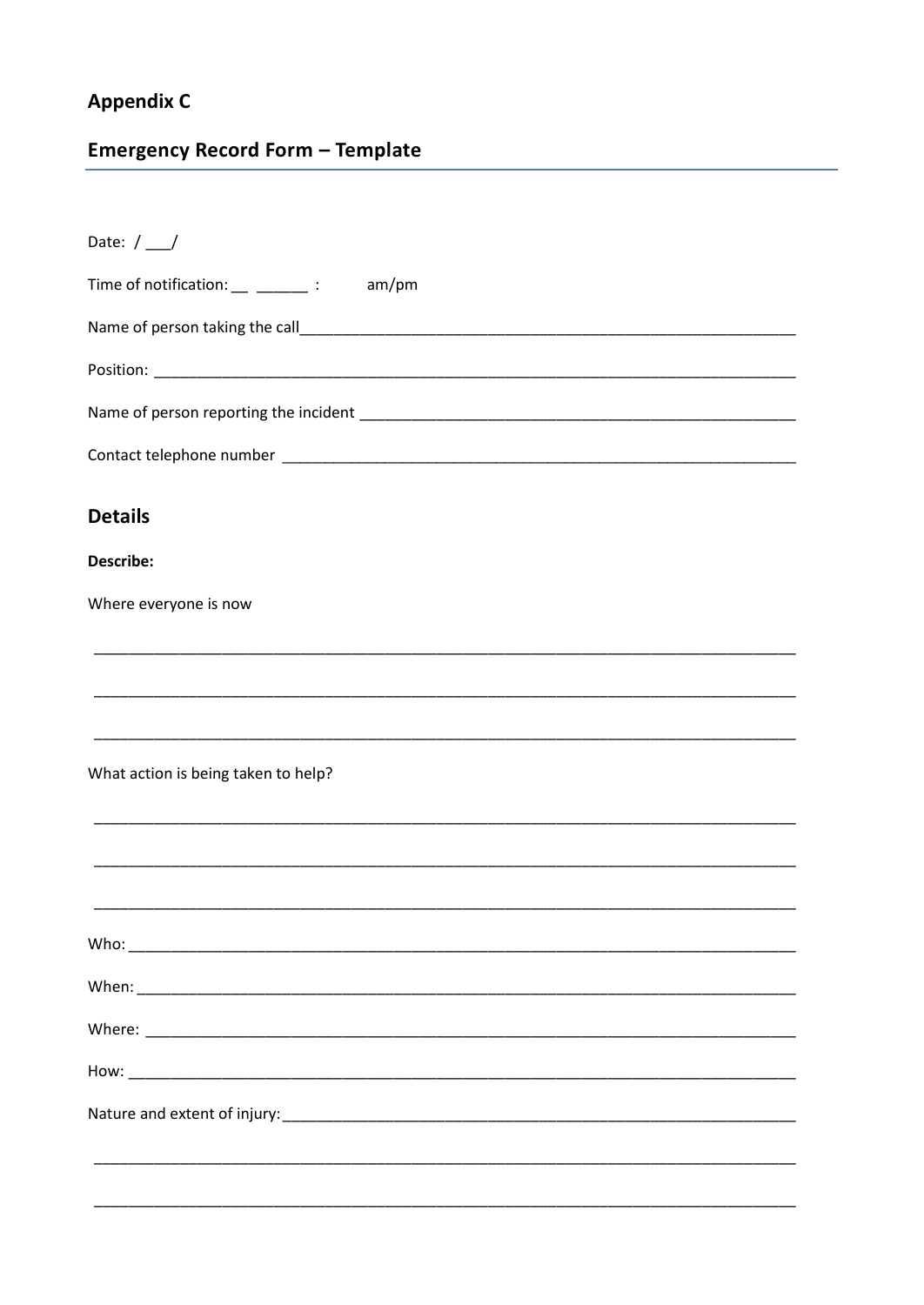# **Immediate Actions Required**

| Principal notified?                                           | 98423373 | Yes $\Box$ | Time: :              | am/pm |
|---------------------------------------------------------------|----------|------------|----------------------|-------|
| Other school staff?                                           | 98423373 | Yes $\Box$ | $Time:$ : $\qquad$ : | am/pm |
| Emergency Services notified? 132 500                          |          | Yes $\Box$ | $Time:$ $\qquad$ :   | am/pm |
| Emergency & Security Management notified?<br>$(03)$ 9589 6266 |          | Yes $\Box$ | $Time:$ : $\qquad$ : | am/m  |

# **Emergency Contact Telephone Numbers**

| <b>POLICE</b>                         |                 | 000                    |
|---------------------------------------|-----------------|------------------------|
| <b>AMBULANCE</b>                      |                 | 000                    |
| <b>FIRE BRIGADE</b>                   |                 | 000                    |
| <b>STATE EMERGENCY SERVICES (SES)</b> |                 | 132 500                |
| <b>LOCAL HOSPITAL</b>                 | <b>Box Hill</b> | 1300 342 255           |
| <b>ASSISTANT REGIONAL DIRECTOR</b>    |                 | 9265 2400              |
| <b>EMERGENCY SECURITY MANAGEMENT</b>  |                 | $(03)$ 9589 6266       |
| <b>DET MEDIA UNIT</b>                 |                 | 9637 2871 or 9264 5821 |